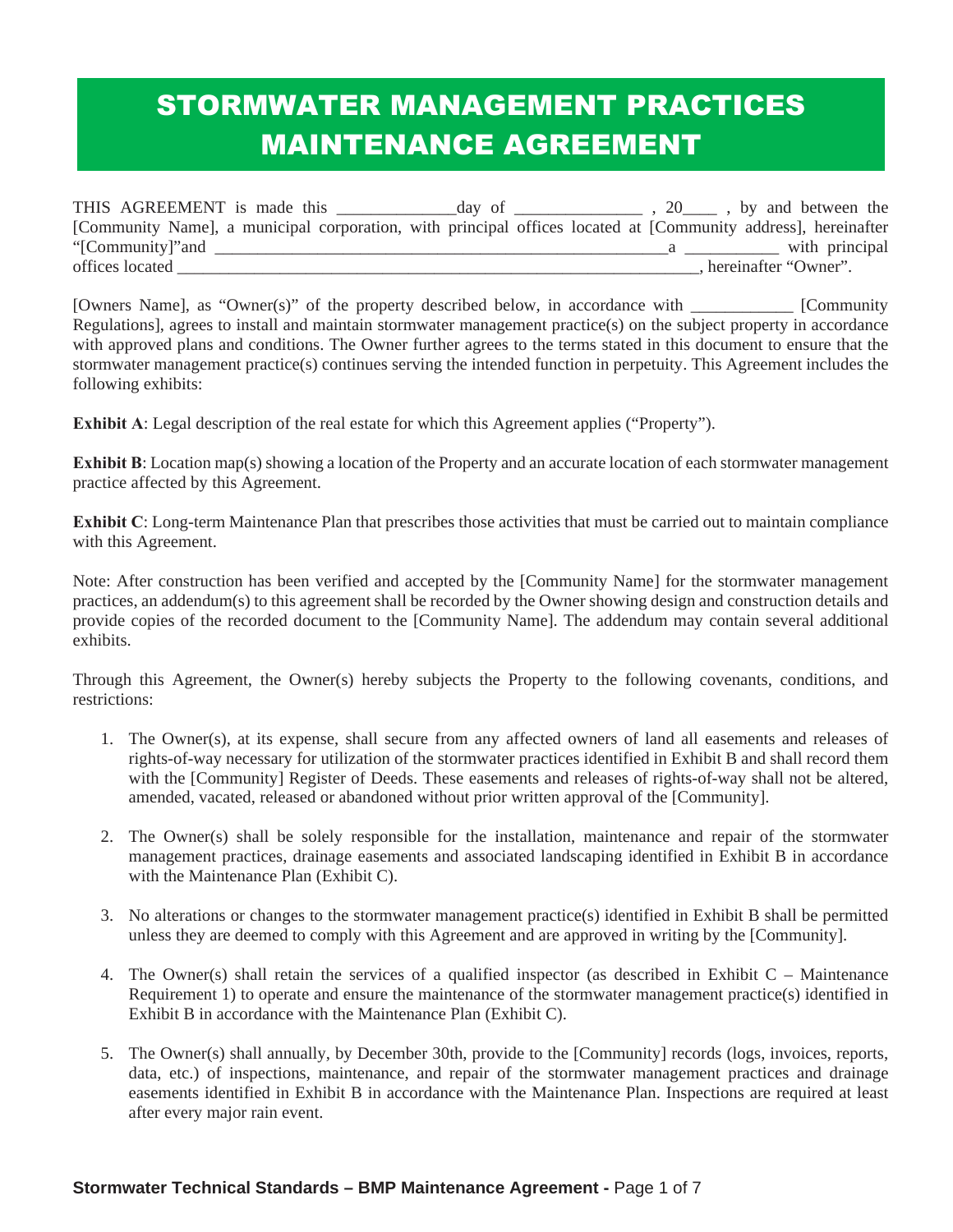- 6. The [Community] or its designee is authorized to access the property as necessary to conduct inspections of the stormwater management practices or drainage easements to ascertain compliance with the intent of this Agreement and the activities prescribed in Exhibit C. Upon written notification by the [Community] or their designee of required maintenance or repairs, the Owner(s) shall complete the specified maintenance or repairs within a reasonable time frame determined by the [Community]. The Owner(s) shall be liable for the failure to undertake any maintenance or repairs so that the public health, safety and welfare shall not be endangered nor the road improvement damaged.
- 7. If the Owner(s) does not keep the stormwater management practice(s) in reasonable order and condition, or complete maintenance activities in accordance with the Plan contained in Exhibit C, or the reporting required in 3 above, or the required maintenance or repairs under 4 above within the specified time frames, the [Community] is authorized, but not required, to perform the specified inspections, maintenance or repairs in order to preserve the intended functions of the practice(s) and prevent the practice(s) from becoming a threat to public health, safety, general welfare or the environment. In the case of an emergency, as determined by the [Community], no notice shall be required prior to the [Community] performing emergency maintenance or repairs. The [Community] may levy the costs and expenses of such inspections, maintenance or repairs plus a ten percent (10%) administrative fee against the Owner(s). The [Community] at the time of entering upon said stormwater management practice for the purpose of maintenance or repair may file a notice of lien in the office of the Register of Deeds of the [Community] upon the property affected by the lien. If said costs and expenses are not paid by the Owner(s), the [Community] may pursue the collection of same through appropriate court actions and in such a case, the Owner(s) shall pay in addition to said costs and expenses all costs of litigation, including attorney fees.
- 8. The Owner(s) hereby conveys to the [Community] an easement over, on and in the property described in Exhibit A for the purpose of access to the stormwater management practice(s) for the inspection, maintenance and repair thereof, should the Owner(s) fail to properly inspect, maintain and repair the practice(s).
- 9. The Owner(s) agrees that this Agreement shall be recorded and that the land described in Exhibit "A" shall be subject to the covenants and obligations contained herein, and this agreement shall bind all current and future owners of the property.
- 10. The Owner(s) agrees in the event that the Property is sold, transferred, or leased to provide information to the new owner, operator, or lessee regarding proper inspection, maintenance and repair of the stormwater management practice(s). The information shall accompany the first deed transfer and include Exhibits B and C and this Agreement. The transfer of this information shall also be required with any subsequent sale, transfer or lease of the Property.
- 11. The Owner(s) agree that the rights, obligations and responsibilities hereunder shall commence upon execution of the Agreement.
- 12. The parties whose signatures appear below hereby represent and warrant that they have the authority and capacity to sign this agreement and bind the respective parties hereto.
- 13. The Proprietor, its agents, representatives, successors and assigns shall defend, indemnify and hold the [Community] harmless from and against any claims, demands, actions, damages, injuries, costs or expenses of any nature whatsoever, hereinafter "Claims", fixed or contingent, known or unknown, arising out of or in any way connected with the design, construction, use, maintenance, repair or operation (or omissions in such regard) of the storm drainage system referred to in the permit as Exhibit "C" hereto, appurtenances, connections and attachments thereto which are the subject of this Agreement. This indemnity and hold harmless shall include any costs, expenses and attorney fees incurred by the [Community] in connection with such Claims or the enforcement of this Agreement.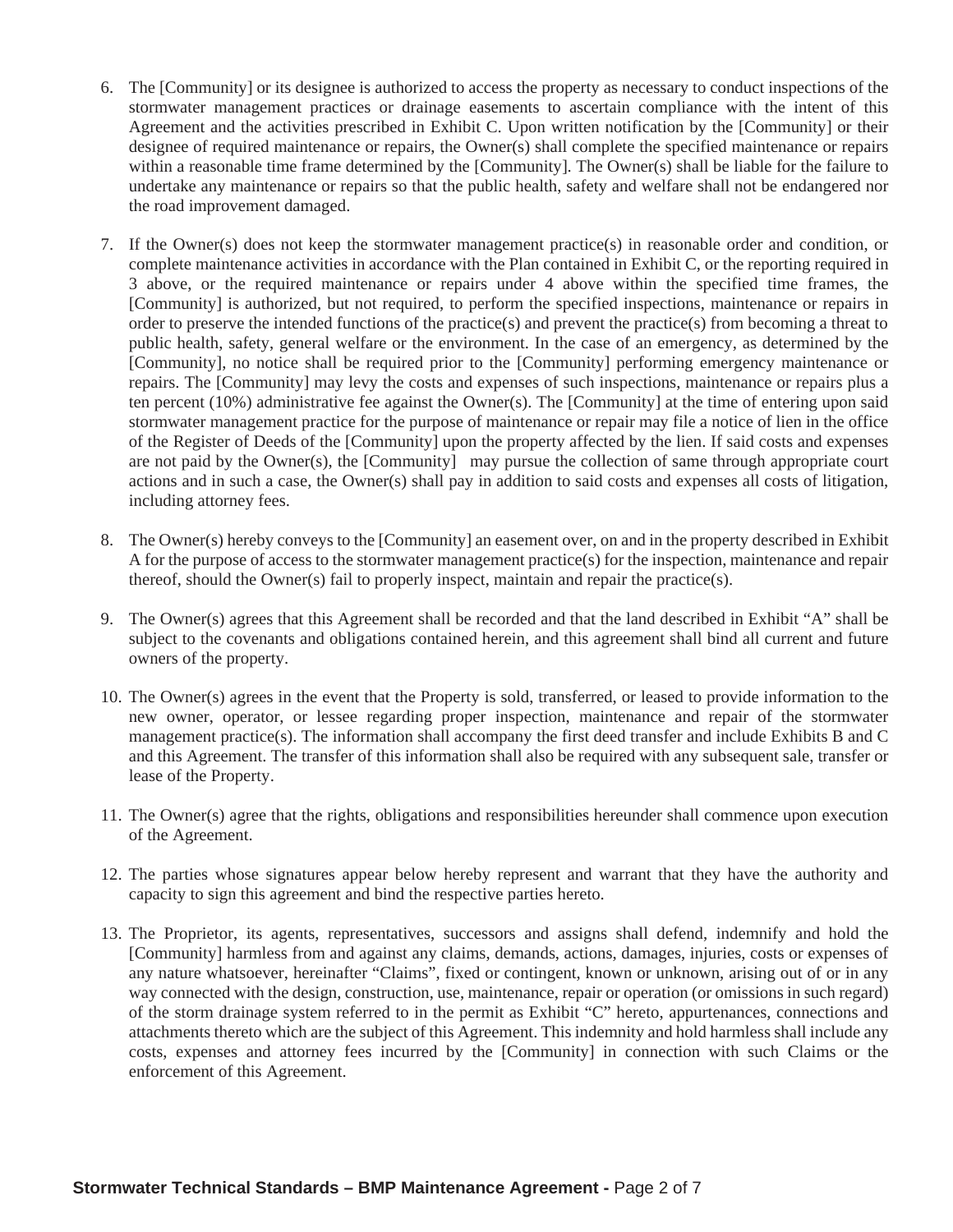| IN WITNESS WHEREOF, the ______________ and __________ have executed this Agreement on the day and year first<br>above written. |     |                                             |                      |  |
|--------------------------------------------------------------------------------------------------------------------------------|-----|---------------------------------------------|----------------------|--|
| WITNESSES:                                                                                                                     |     |                                             |                      |  |
|                                                                                                                                |     |                                             |                      |  |
| <u> 1989 - Johann John Harry, mars eta bat eta bat eta bat eta bat eta bat eta bat eta bat eta bat eta bat eta b</u>           |     |                                             |                      |  |
| STATE OF Indiana<br><b>COUNTY OF County Name]</b>                                                                              | SS. |                                             |                      |  |
| The foregoing instrument was acknowledged before me on this___________ day of ________________, 20 ___,                        |     |                                             |                      |  |
|                                                                                                                                |     |                                             |                      |  |
|                                                                                                                                |     | Notary Public                               |                      |  |
|                                                                                                                                |     | <b>Commission Expires On:</b>               | County of Indiana My |  |
|                                                                                                                                |     | [Community Name]<br>a municipal corporation |                      |  |
|                                                                                                                                |     |                                             |                      |  |
|                                                                                                                                |     | lts:                                        |                      |  |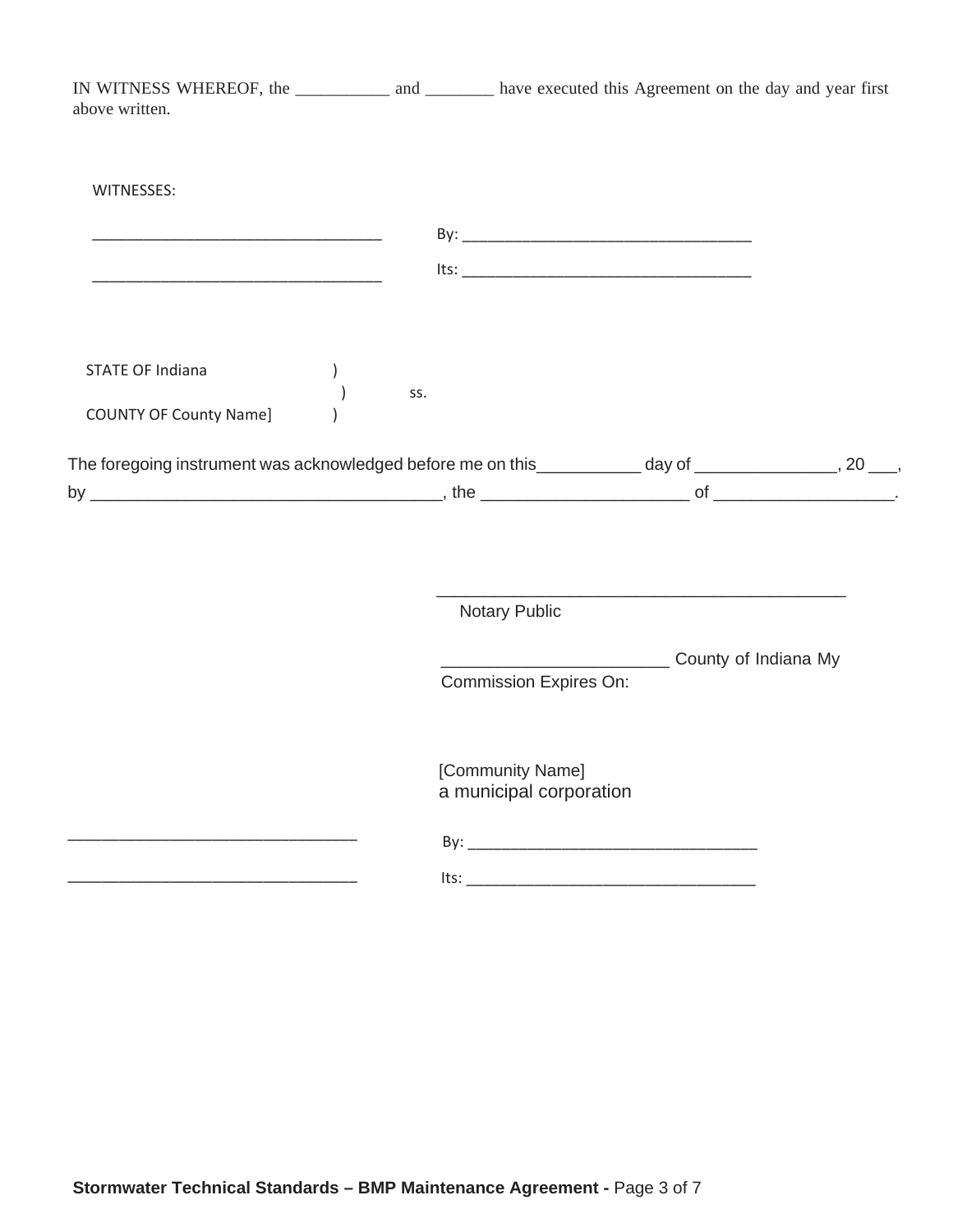| STATE OF Indiana               |     |
|--------------------------------|-----|
|                                | ss. |
| <b>COUNTY OF [County Name]</b> |     |

|    | The foregoing instrument was acknowledged before me on this |  |
|----|-------------------------------------------------------------|--|
| b٧ |                                                             |  |

Notary Public

\_\_\_\_\_\_\_\_\_\_\_\_\_\_\_\_\_\_\_\_\_\_\_\_ County of Indiana My Commission Expires On:

\_\_\_\_\_\_\_\_\_\_\_\_\_\_\_\_\_\_\_\_\_\_\_\_\_\_\_\_\_\_\_\_\_\_\_\_\_\_\_\_\_\_\_

INSTRUMENT DRAFTED BY:

WHEN RECORDED RETURN TO:

[Community Name and Address]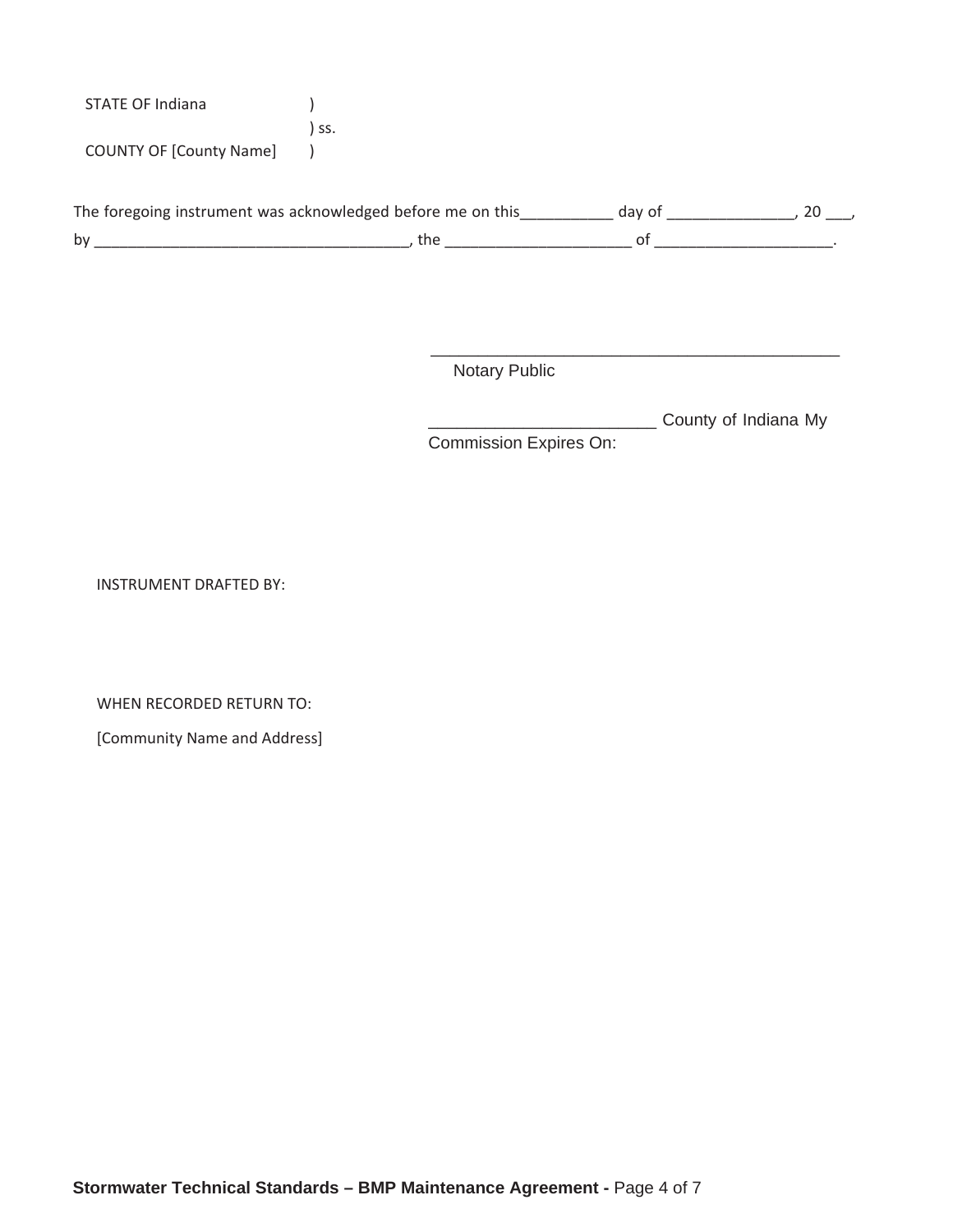## Exhibit A – Legal Description (Sample)

The following description and reduced copy map identifies the land parcel(s) affected by this Agreement. [Note: An example legal description is shown below. This exhibit must be customized for each site, including the minimum elements shown. It must include a reference to a Subdivision Plat, Certified Survey number, or Condominium Plat, and a map to illustrate the affected parcel(s).]

**Project Identifier:** Huron Preserve Subdivision

**Acres:** 40

**Date of Recording:** October 22, 2006

**Map Produced by:** ABC Engineering, P.O. Box 20, Green Oak Twp., MI

Legal Description: Lots 1 through 22 of Huron Preserve Subdivision, located in the Southwest Quarter (SW1/4) of Section 4, Township 8N, Range 19E (Green oak Township) Livingston County, Michigan. [If no land division is involved, enter legal description as described on the property title here.]



Drainage Easement Restrictions: Shaded area on map indicates a drainage easement for stormwater collection, conveyance, and treatment. No buildings or other structures are allowed in these areas. No grading or filling is allowed that may interrupt stormwater flows in any way. See Exhibit C for specific maintenance requirements for stormwater management practices within this area. See subdivision plat for details on location.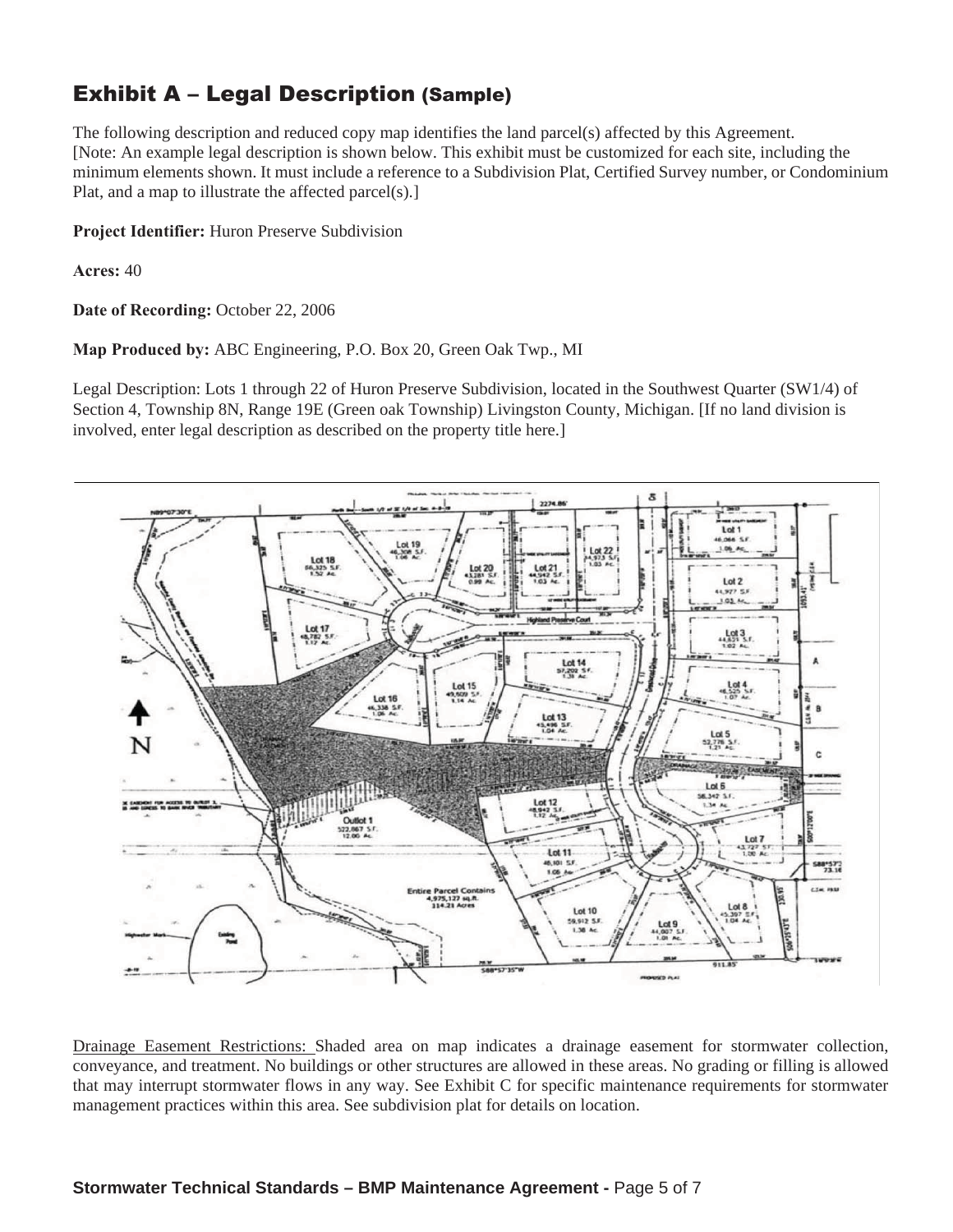# Exhibit B – Location Map (Sample)

#### Stormwater Management Practices Covered by this Agreement

[*An example location map and the minimum elements that must accompany the map are shown below. This exhibit must be customized for each site. Map scale must be sufficiently large enough to show necessary details*.]

The stormwater management practices covered by this agreement are depicted in the reduced copy of a portion of the construction plans, as shown below. The practices include on wet detention basin, two forebays, two grass swales (conveying stormwater to the forebays) and all associated pipes, earthen berms, rock chutes, and other components of these practices. All of the noted stormwater management practices are located within a drainage easement in Outlot 1 of the subdivision plat as noted in Exhibit A.

**Subdivision Name:** Huron Preserve Subdivision

**Stormwater Practices:** Wet Detention Basin #1, forebays (2), grass swales (2)

**Location of Practices:** All that part of Outlot 1, bounded and described in Figure G.1: [If no land division is involved, enter a metes and bounds description of the easement area.]

**Titleholders of Outlot 1**: Each Owner of Lots 1 through 22 shall have equal (1/22) undividable interest in Outlot 1 [For privately owned stormwater management practices, the titleholder(s) must include all new parcels that drain to the stormwater management practice.]

Figure G.1 **Plan View of Stormwater Practices**